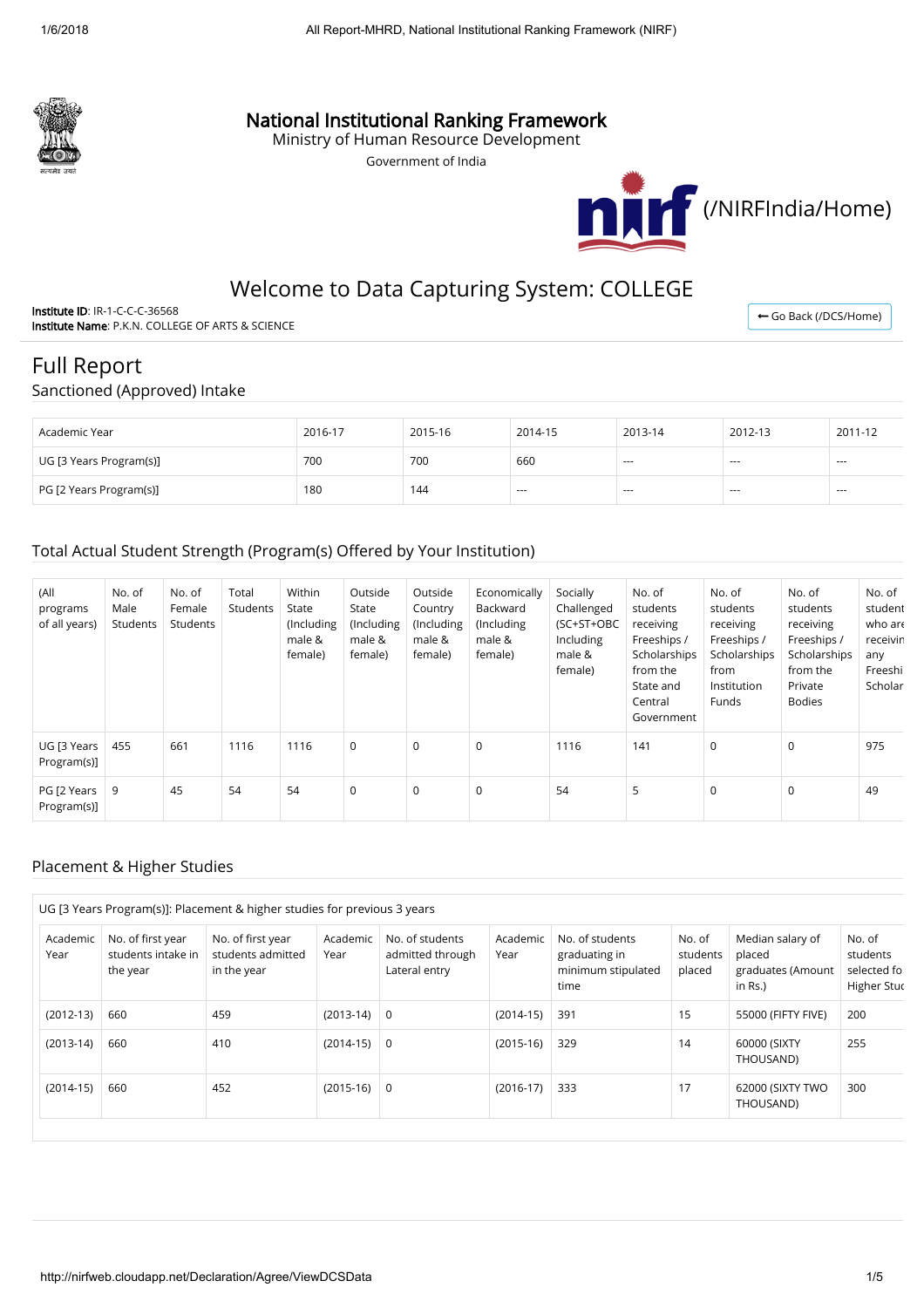|                  | PG [2 Years Program(s)]: Placement & higher studies for previous 3 years |                                                       |                  |                                                          |                              |                                                      |                                                          |  |  |  |  |  |
|------------------|--------------------------------------------------------------------------|-------------------------------------------------------|------------------|----------------------------------------------------------|------------------------------|------------------------------------------------------|----------------------------------------------------------|--|--|--|--|--|
| Academic<br>Year | No. of first year<br>students intake in the<br>year                      | No. of first year<br>students admitted in<br>the year | Academic<br>Year | No. of students graduating<br>in minimum stipulated time | No. of<br>students<br>placed | Median salary of placed<br>graduates (Amount in Rs.) | No. of students<br>selected for Higher<br><b>Studies</b> |  |  |  |  |  |
| $(2013-14)$      | 36                                                                       | 17                                                    | $(2014-15)$ 3    |                                                          | $\overline{2}$               | 75000 (SEVENTY FIVE<br>THOUSAND)                     |                                                          |  |  |  |  |  |
| $(2014-15)$      | 72                                                                       | 10                                                    | $(2015-16)$ 10   |                                                          |                              | 80000 (EIGHTY<br>THOUSAND)                           | 2                                                        |  |  |  |  |  |
| $(2015-16)$      | 144                                                                      | 22                                                    | $(2016-17)$      | $\vert$ 21                                               | 5                            | 75000 (SEVENTY FIVE<br>THOUSAND)                     | 2                                                        |  |  |  |  |  |
|                  |                                                                          |                                                       |                  |                                                          |                              |                                                      |                                                          |  |  |  |  |  |

### Financial Resources: Utilised Amount for the Capital & Operational expenditure for previous 3 years

| <b>Financial Year</b>                                                                                                                               | 2016-17                                                                            | 2015-16                                                                                        | 2014-15                                                                                       |
|-----------------------------------------------------------------------------------------------------------------------------------------------------|------------------------------------------------------------------------------------|------------------------------------------------------------------------------------------------|-----------------------------------------------------------------------------------------------|
|                                                                                                                                                     | <b>Utilised Amount</b>                                                             | <b>Utilised Amount</b>                                                                         | <b>Utilised Amount</b>                                                                        |
| Annual Capital Expenditure on Academic Activities and Resources (excluding expenditure on buildings)                                                |                                                                                    |                                                                                                |                                                                                               |
| Library                                                                                                                                             | 15417 (FIFTEEN THOUSAND<br>FOUR HUNDRED AND<br>SEVENTEEN)                          | 23567 (TWENTY THREE<br>THOUSAND FIVE HUNDRED AND<br>SIXTY SEVEN ONLY)                          | 6299 (SIX THOUSAND AND<br>NINETY NINE ONLY)                                                   |
| New Equipment for Laboratories                                                                                                                      | 387236 (THREE LAKH EIGHTY<br>SEVEN THOUSAND TWO<br>HUNDRED AND THIRTY SIX<br>ONLY) | 223196 (TWO LAKH TWENTY<br>THREE THOUSAND AND ONE<br>HUNDRED AND NINETY SIX<br>ONLY)           | 103669 (ONE LAKH THREE<br>THOUDSAND SIX HUNDRED<br>SIXTY NINE ONLY)                           |
| <b>Engineering Workshops</b>                                                                                                                        | $0$ (ZERO)                                                                         | $0$ (ZERO)                                                                                     | $0$ (ZERO)                                                                                    |
| <b>Studios</b>                                                                                                                                      | $0$ (ZERO)                                                                         | $0$ (ZERO)                                                                                     | $0$ (ZERO)                                                                                    |
| Other expenditure on creation of Capital Assets (excluding<br>expenditure on Land and Building)                                                     | 449926 (FOUR LAKH FORTY NINE<br>THOUSAND NINE HUNDRED<br>AND TWENTY SIX ONLY)      | 297638 (TWO LAKH NINETY<br>SEVEN THOUSAND SIX<br>HUNDRED AND THIRTY EIGHT<br><b>ONLYTHOUS)</b> | 146231 (ONE LAKH FORTY S<br>THOUSAND TWO HUNDRED<br>AND THIRTY ONE ONLY)                      |
| Annual Operational Expenditure                                                                                                                      |                                                                                    |                                                                                                |                                                                                               |
| Salaries (Teaching and Non Teaching staff)                                                                                                          | 11559028 (ONE CRORE FIFTEEN<br>LAKH FIFTY NINE THOUSAND<br>AND TWENTY EIGHT ONLY)  | 10059587 (ONE CRORE FIFTY<br>NINE THOUSAND FIVE<br>HUNDRED AND EIGHTY SEVEN<br>ONLY)           | 9920863 (NINETY NINE LAKI<br><b>TWENTY THOUSAND EIGHT</b><br>HUNDRED AND SIXTY THREI<br>ONLY) |
| Maintenance of Academic Infrastructure or consumables, other<br>running expenditures etc. (excluding maintenance of hostels and<br>allied services) | 967004 (NINE LAKH SIXTY SEVEN<br>THOUSAND AND FOUR ONLY)                           | 700310 (SEVEN LAKH THREE<br>HUNDRED AND TEN ONLY)                                              | 185610 (ONE LAKH EIGHTY<br>THOUSAND SIX HUNDRED A<br>TEN ONLY)                                |
| Seminars/Conferences/Workshops                                                                                                                      | $0$ (ZERO)                                                                         | $0$ (ZERO)                                                                                     | $0$ (ZERO)                                                                                    |

### PCS Facilties: Facilities of physically challenged students

1. Do your institution buildings have Lifts/Ramps?

2. Do your institution have provision for walking aids, includingwheelchairs and transportation from one building to another for handicapped students?

3. Do your institution buildings have specially designed toilets for handicapped students?

Faculty Details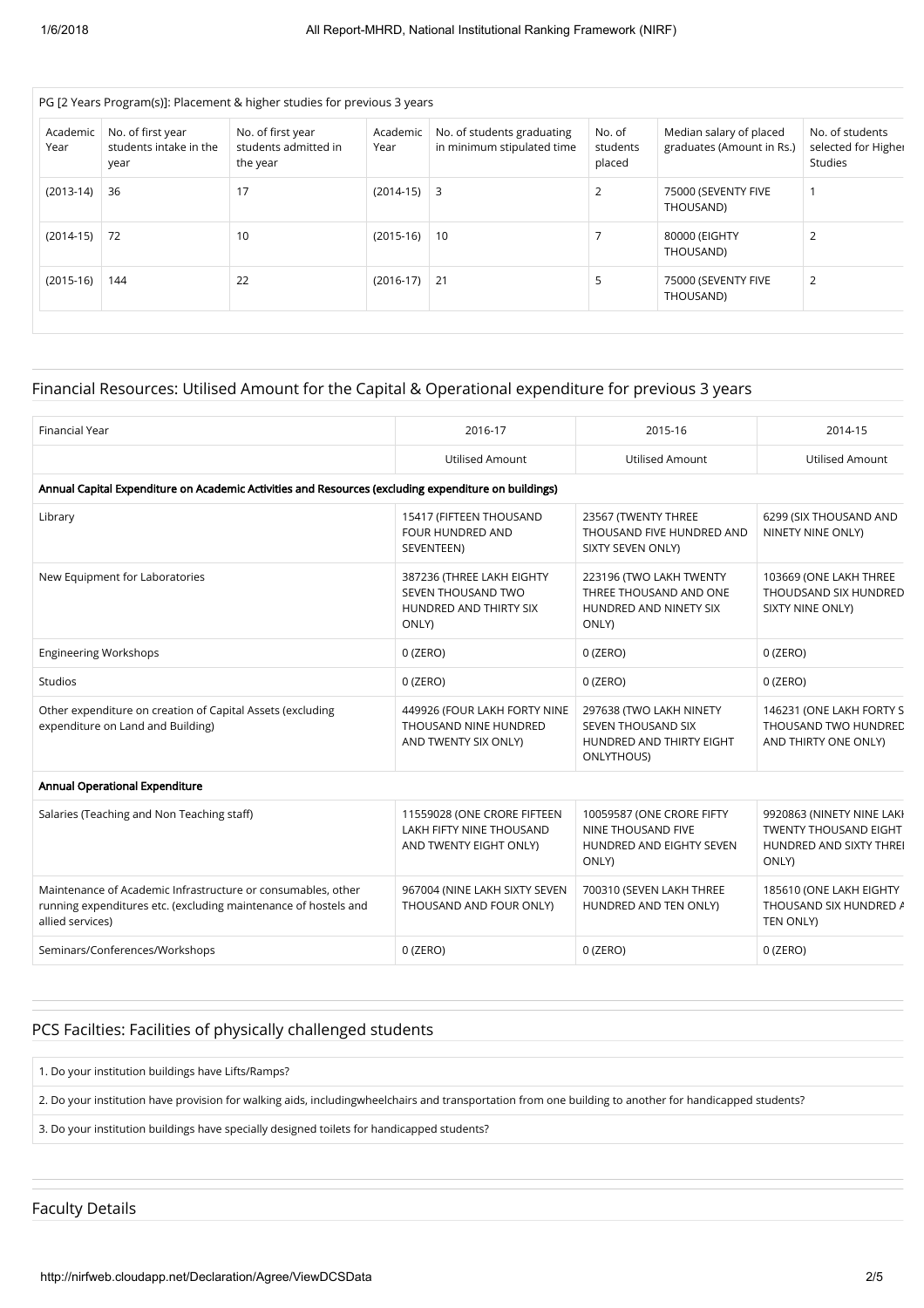| Srno           | Name                                     | Age | Designation                                      | Gender | Qualification | Experience<br>(In Months) | ls<br>Associated<br>Last Year | Currently working<br>with institution? | Joining<br>Date     | Leaving<br>Date          | Associ<br>type |
|----------------|------------------------------------------|-----|--------------------------------------------------|--------|---------------|---------------------------|-------------------------------|----------------------------------------|---------------------|--------------------------|----------------|
| $\mathbf{1}$   | A JANITA                                 | 36  | Assistant Professor                              | Female | M. Phil       | 94                        | Yes                           | Yes                                    | 09-03-<br>2009      | $\overline{\phantom{a}}$ | Regula         |
| $\overline{2}$ | <b>B INDIRA</b>                          | 42  | Assistant Professor                              | Female | M. Phil       | 151                       | Yes                           | Yes                                    | 14-06-<br>2004      | $\overline{\phantom{a}}$ | Regula         |
| 3              | <b>B JAGADISH</b><br><b>CHANDRA BOSE</b> | 39  | Assistant Professor                              | Male   | M. Phil       | 139                       | Yes                           | Yes                                    | 17-06-<br>2005      | $\overline{\phantom{a}}$ | Regula         |
| 4              | В<br>VIJAYACHANDRAN                      | 49  | Assistant Professor                              | Male   | M. Phil       | 223                       | Yes                           | Yes                                    | 19-06-<br>1998      | $\overline{a}$           | Regula         |
| 5              | C CHELLAPADI                             | 36  | Assistant Professor                              | Male   | M. Phil       | 108                       | Yes                           | Yes                                    | $24 - 01 -$<br>2008 | $\overline{\phantom{a}}$ | Regula         |
| 6              | C RAJESHWARI                             | 29  | Assistant Professor                              | Female | M. Phil       | 59                        | Yes                           | Yes                                    | $10-02-$<br>2012    | ---                      | Regula         |
| 7              | C SELVARANI                              | 23  | Assistant Professor                              | Female | M. Phil       | 11                        | Yes                           | Yes                                    | $02 - 02 -$<br>2016 | $\overline{\phantom{a}}$ | Regula         |
| 8              | D S GNANARANI                            | 30  | Assistant Professor                              | Female | M. Phil       | 66                        | Yes                           | Yes                                    | $01 - 07 -$<br>2011 | i.                       | Regula         |
| 9              | <b>D SWATHI</b>                          | 28  | Assistant Professor                              | Female | M. Phil       | 4                         | Yes                           | Yes                                    | $01 - 07 -$<br>2017 | $\overline{\phantom{a}}$ | Regula         |
| 10             | DR P VANISRI                             | 35  | Assistant Professor                              | Female | Ph.D          | $\overline{7}$            | Yes                           | Yes                                    | 13-06-<br>2016      | $\overline{\phantom{a}}$ | Regula         |
| 11             | Dr R Ganesan                             | 42  | Dean / Principal / Director<br>/ Vice Chancellor | Male   | Ph.D          | 223                       | Yes                           | Yes                                    | 29-06-<br>1998      | $\overline{\phantom{a}}$ | Regula         |
| 12             | DR S VINODH                              | 37  | Assistant Professor                              | Male   | Ph.D          | 126                       | Yes                           | Yes                                    | $10-07-$<br>2006    | $\overline{\phantom{a}}$ | Regula         |
| 13             | <b>G KAVITHA</b>                         | 28  | Assistant Professor                              | Female | M. Phil       | 30                        | Yes                           | Yes                                    | $10-07 -$<br>2014   | $\overline{a}$           | Regula         |
| 14             | <b>G SOUNDARIYA</b>                      | 28  | Assistant Professor                              | Female | M. Phil       | 55                        | Yes                           | Yes                                    | $01 - 06 -$<br>2012 | $\overline{\phantom{a}}$ | Regula         |
| 15             | H ROJASHARMI                             | 24  | Assistant Professor                              | Female | M. Phil       | 8                         | Yes                           | Yes                                    | 22-03-<br>2017      | $\hspace{0.05cm} \cdots$ | Regula         |
| 16             | <b>J JAIKUMAR</b>                        | 44  | Assistant Professor                              | Male   | <b>NET</b>    | 244                       | Yes                           | Yes                                    | 16-09-<br>1996      | $\overline{\phantom{a}}$ | Regula         |
| 17             | J JAMES REGLAND                          | 56  | Other                                            | Male   | B.Sc.         | 217                       | Yes                           | Yes                                    | $01 - 12 -$<br>1998 | $\hspace{0.05cm} \ldots$ | Regula         |
| 18             | J SANGEETHA                              | 26  | Assistant Professor                              | Female | M. Phil       | 13                        | Yes                           | Yes                                    | $04-12-$<br>2015    | $\hspace{0.05cm} \ldots$ | Regula         |
| 19             | K JANAGARAJ                              | 31  | Assistant Professor                              | Male   | M. Phil       | 61                        | Yes                           | Yes                                    | $07-12-$<br>2011    | $\hspace{0.05cm} \cdots$ | Regula         |
| 20             | K KARTHIGAIRAJAN                         | 33  | Assistant Professor                              | Male   | M. Phil       | 19                        | Yes                           | Yes                                    | $15-06-$<br>2015    | $\hspace{0.05cm} \ldots$ | Regula         |
| 21             | K KESAVAPANDIAN                          | 29  | Assistant Professor                              | Male   | M. Phil       | 4                         | Yes                           | Yes                                    | $27-07-$<br>2017    | $\hspace{0.05cm} \ldots$ | Regula         |
| 22             | K THENMOZHI                              | 42  | Assistant Professor                              | Female | M. Phil       | 55                        | Yes                           | Yes                                    | $01 - 06 -$<br>2012 | $\hspace{0.05cm}\ldots$  | Regula         |
| 23             | M MAHALAKSHMI                            | 25  | Assistant Professor                              | Female | M. Phil       | 19                        | Yes                           | Yes                                    | 15-06-<br>2015      | ---                      | Regula         |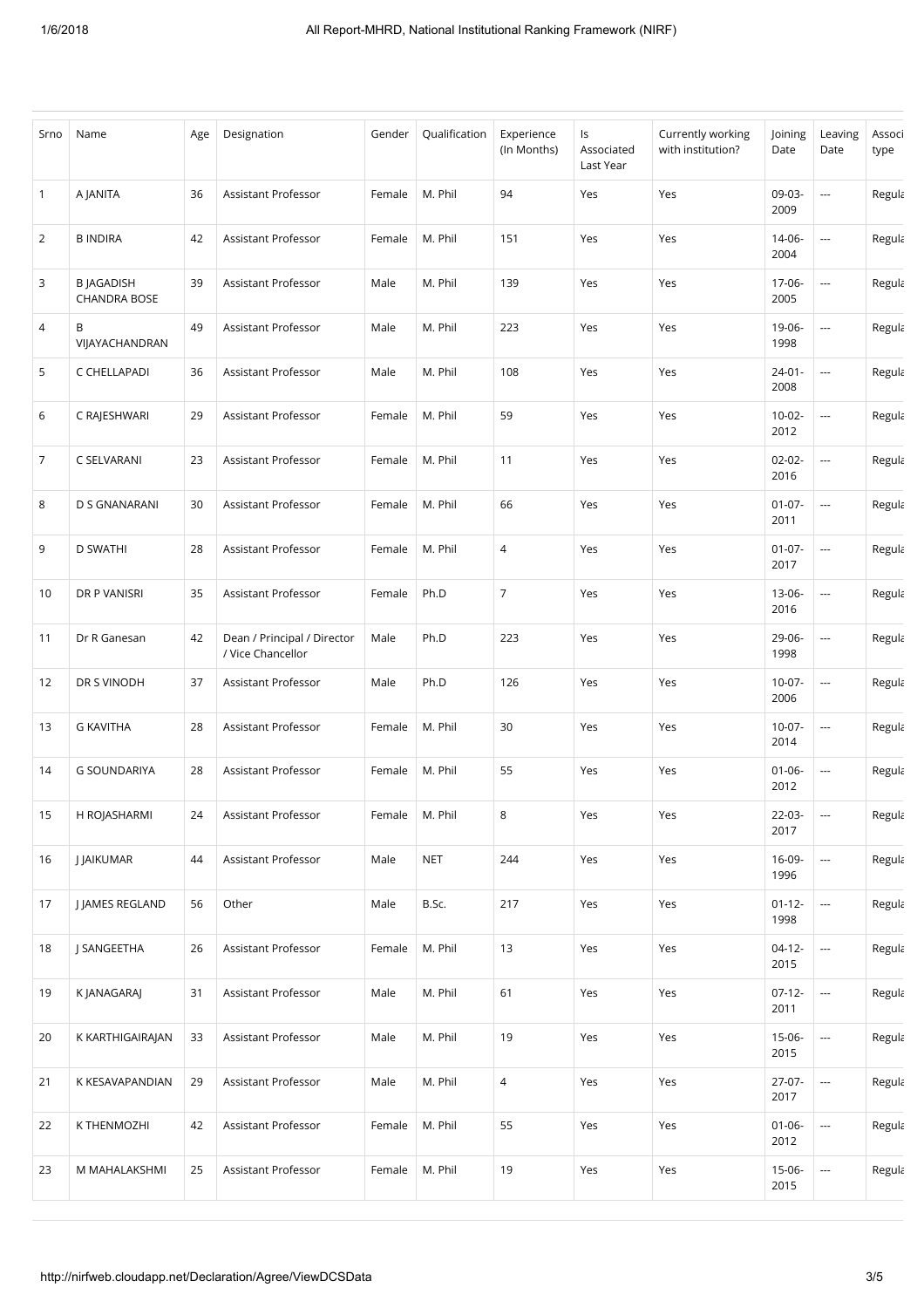| 24 | M PANDEESWARI        | 36 | Assistant Professor | Female | <b>NET</b> | $\overline{7}$ | Yes | Yes | 13-06-<br>2016      | $\hspace{0.05cm}\ldots$  | Regula |
|----|----------------------|----|---------------------|--------|------------|----------------|-----|-----|---------------------|--------------------------|--------|
| 25 | M PUTHURAJA          | 28 | Assistant Professor | Male   | M. Phil    | 29             | Yes | Yes | $11 - 08 -$<br>2013 | ---                      | Regula |
| 26 | M SANGEETHA          | 25 | Assistant Professor | Female | M. Phil    | 5              | Yes | Yes | $01 - 06 -$<br>2017 | $\hspace{0.05cm} \cdots$ | Regula |
| 27 | M SATHIYA VENI       | 35 | Assistant Professor | Female | M. Phil    | 73             | Yes | Yes | $22 - 12 -$<br>2010 | $\hspace{0.05cm} \ldots$ | Regula |
| 28 | M SATHYA             | 28 | Assistant Professor | Female | M. Phil    | 18             | Yes | Yes | $20-07-$<br>2015    | $\hspace{0.05cm} \ldots$ | Regula |
| 29 | M SIVASAKTHI         | 29 | Assistant Professor | Male   | M. Phil    | 67             | Yes | Yes | 29-06-<br>2011      | $\hspace{0.05cm} \ldots$ | Regula |
| 30 | N PRADEEPA           | 33 | Assistant Professor | Female | M. Phil    | 79             | Yes | Yes | $01 - 06 -$<br>2010 | $\hspace{0.05cm} \ldots$ | Regula |
| 31 | N RADHAGOWRI         | 38 | Assistant Professor | Female | M. Phil    | 19             | Yes | Yes | 15-06-<br>2015      | $\overline{a}$           | Regula |
| 32 | P GANESAN            | 57 | Assistant Professor | Male   | M. Phil    | 199            | Yes | Yes | $01 - 02 -$<br>2007 | $\hspace{0.05cm} \ldots$ | Regula |
| 33 | P GANESHKUMAR        | 28 | Assistant Professor | Male   | <b>MCA</b> | 31             | Yes | Yes | $02 - 06 -$<br>2014 | ---                      | Regula |
| 34 | P K SIVAKUMAR        | 50 | Assistant Professor | Male   | M. Phil    | 221            | Yes | Yes | 12-08-<br>1998      | $\hspace{1.5cm} \cdots$  | Regula |
| 35 | P MANIKANDAN         | 32 | Assistant Professor | Male   | M. Phil    | 25             | Yes | Yes | $19-12-$<br>2014    | $\overline{\phantom{a}}$ | Regula |
| 36 | P<br>SIVAKAMASUNDARI | 42 | Assistant Professor | Female | M. Phil    | 18             | Yes | Yes | 20-07-<br>2015      | $\hspace{0.05cm} \ldots$ | Regula |
| 37 | P SULOCHANA          | 40 | Assistant Professor | Female | M. Phil    | 66             | Yes | Yes | $01 - 07 -$<br>2011 | $\hspace{0.05cm} \ldots$ | Regula |
| 38 | P UMA<br>MAHESHWARI  | 37 | Assistant Professor | Female | M. Phil    | 127            | Yes | Yes | 12-06-<br>2006      | $\overline{a}$           | Regula |
| 39 | P VEERAPANDIAN       | 30 | Assistant Professor | Male   | M. Phil    | 42             | Yes | Yes | 23-07-<br>2012      | $\sim$                   | Regula |
| 40 | P VIJAYALAKSHMI      | 33 | Assistant Professor | Female | M. Phil    | 79             | Yes | Yes | $01 - 06 -$<br>2010 | $\hspace{0.05cm} \ldots$ | Regula |
| 41 | R DHIVYA             | 25 | Assistant Professor | Female | M. Phil    | $\overline{7}$ | Yes | Yes | 13-05-<br>2016      | ---                      | Regula |
| 42 | R GAYATHRI           | 24 | Assistant Professor | Female | B.P.Ed     | 10             | Yes | Yes | $01 - 03 -$<br>2016 | $\hspace{0.05cm} \ldots$ | Regula |
| 43 | R<br>JOTHIRAMALINGAM | 27 | Assistant Professor | Male   | M. Phil    | 43             | Yes | Yes | $01 - 06 -$<br>2013 | $\hspace{0.05cm} \ldots$ | Regula |
| 44 | R PONMAYIL           | 37 | Assistant Professor | Female | M. Phil    | 5              | Yes | Yes | $01 - 06 -$<br>2017 | $\hspace{0.05cm} \ldots$ | Regula |
| 45 | R POORNIMA           | 30 | Assistant Professor | Female | M. Phil    | 19             | Yes | Yes | 15-06-<br>2015      | ---                      | Regula |
| 46 | R PRIYA              | 29 | Assistant Professor | Female | M. Phil    | 55             | Yes | Yes | $01 - 06 -$<br>2012 | $\hspace{0.05cm} \ldots$ | Regula |
| 47 | R RAMACHANDRAN       | 29 | Assistant Professor | Male   | M. Phil    | 79             | Yes | Yes | $01 - 06 -$<br>2010 | $\hspace{0.05cm} \ldots$ | Regula |
| 48 | R SURIYA KALA        | 33 | Assistant Professor | Female | M. Phil    | 97             | Yes | Yes | $01 - 12 -$<br>2008 | $\hspace{0.05cm} \cdots$ | Regula |